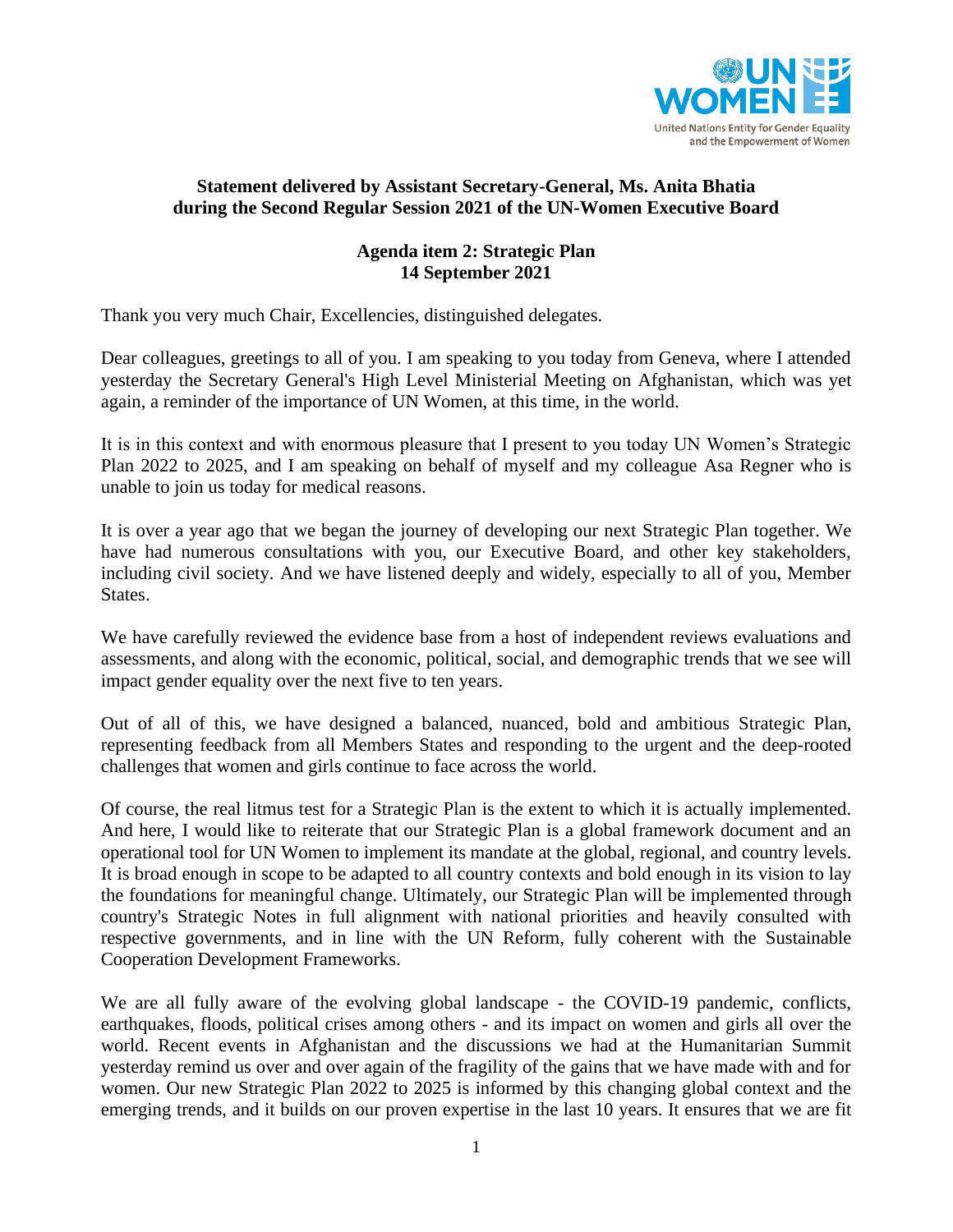

for purpose and that we remain agile, flexible and adaptable to support countries to respond to the challenges that continue to emerge.

One of the most important lessons that we have learned from our first 10 years and from the COVID-19 pandemic is that we must put those who are most vulnerable first. The *leave no one behind* principle, the foundational principle of the 2030 agenda, is therefore the cross-guiding principle of our new Plan.

We are confident that this Plan represents the essence of our collective aspirations and that any differences between Member States can be reconciled through agreements in the language of the Strategic Plan Executive Board decision.

In brief, our Strategic Plan will aim for much greater impact at scale by seeking to:

- First, tackle the root causes of gender inequality, including by addressing harmful social norms.
- Maintain our focus on our four key thematic areas, namely Governance and Participation in Public Life, Economic Empowerment and Resilience, Ending Violence Against Women, Women Peace, Security, Humanitarian and Disaster Risk Reduction.
- We are clearly considering pressing global challenges such as climate change mitigation and digitalization by highlighting the gender dimensions and ensuring that the needs of women and girls are prioritized in these areas in line with our mandate.
- We will leverage our unique composite mandate in a more integrated way in this Plan. We have seven systemic outcomes that cut across the four thematic areas mentioned above, and this will enable more impactful and more holistic interventions. These systemic outcomes are:
	- o Strengthened global normative frameworks and gender responsive laws, policies and institutions.
	- o Gender equality advanced through gender-responsive financing policies strategies and instruments.
	- o Positive social norms promoted, including through engaging men and boys.
	- o Women having equitable access to public goods, services and resources that are responsive to their needs.
	- o More women and girls exercising their voice, leadership, and agency, including through an enabling environment that supports women's and youth organizations.
	- o Gender statistics and sex-disaggregated data and knowledge produced, analyzed and used to inform policy making and accountability.
	- o And finally, much stronger UN system coordination for gender equality.
- We also seek to expand financing for gender equality, which has been chronically underresourced to date, including by expanding partnerships with International Financial Institutions and the private sector.
- Building on the work of the last year, moving towards larger programmes geared towards achieving impact at scale is also a critical impact element of this Plan.
- We seek to deepen and broaden our coordination and partnerships work with a whole-of-UN system and whole-of society approach to drive transformative results.